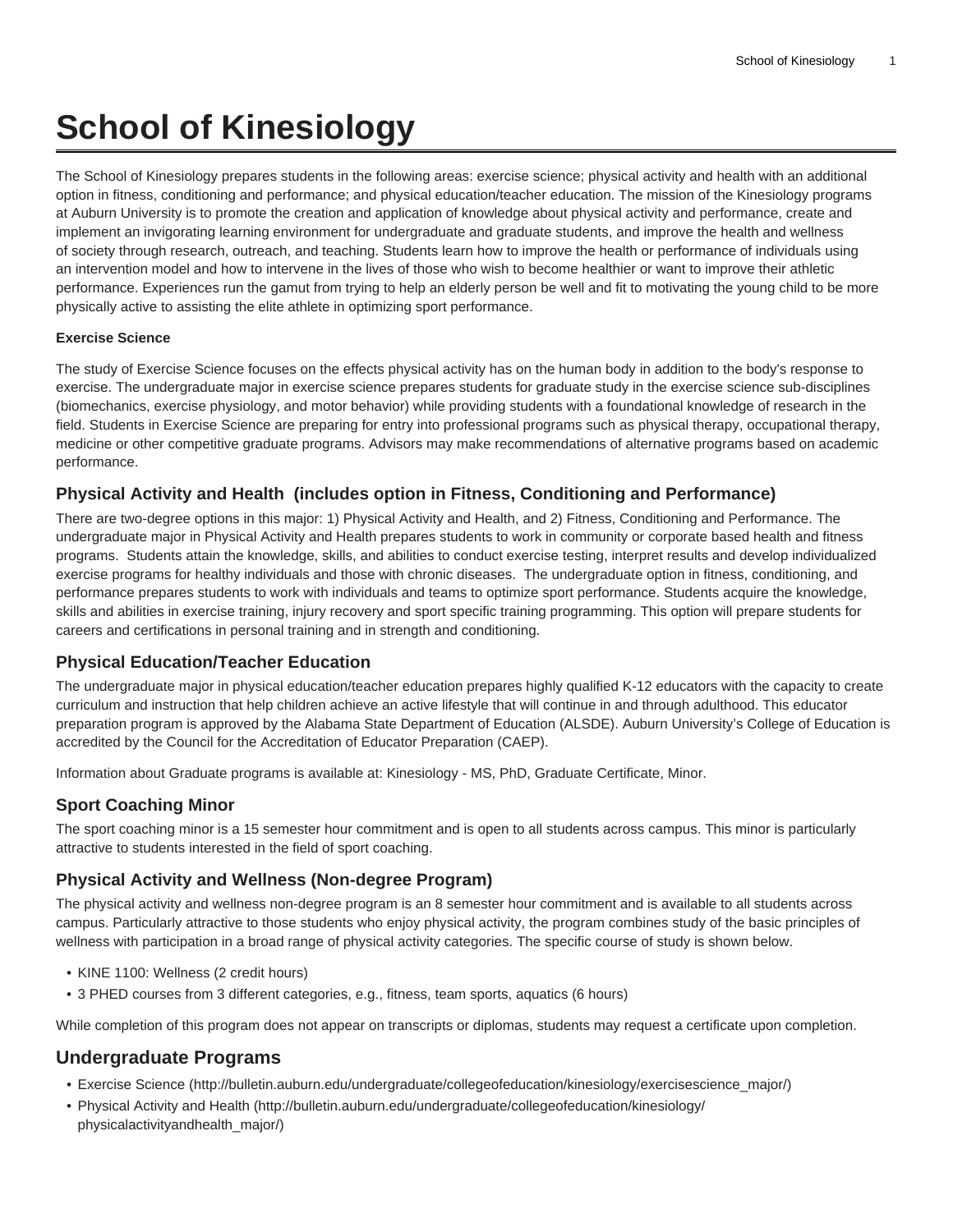- [Physical Activity and Health Fitness, Conditioning, and Performance \(http://bulletin.auburn.edu/undergraduate/](http://bulletin.auburn.edu/undergraduate/collegeofeducation/kinesiology/fitnessconditioningandperformance_major/) [collegeofeducation/kinesiology/fitnessconditioningandperformance\\_major/](http://bulletin.auburn.edu/undergraduate/collegeofeducation/kinesiology/fitnessconditioningandperformance_major/))
- [Physical Education/Teacher Education](http://bulletin.auburn.edu/undergraduate/collegeofeducation/curriculumandteaching/physicaleducation-teachereducation_major/) ([http://bulletin.auburn.edu/undergraduate/collegeofeducation/curriculumandteaching/](http://bulletin.auburn.edu/undergraduate/collegeofeducation/curriculumandteaching/physicaleducation-teachereducation_major/) [physicaleducation-teachereducation\\_major/\)](http://bulletin.auburn.edu/undergraduate/collegeofeducation/curriculumandteaching/physicaleducation-teachereducation_major/)

### **Minor**

• [Sport Coaching](http://bulletin.auburn.edu/undergraduate/collegeofeducation/kinesiology/sportcoaching_minor/) ([http://bulletin.auburn.edu/undergraduate/collegeofeducation/kinesiology/sportcoaching\\_minor/\)](http://bulletin.auburn.edu/undergraduate/collegeofeducation/kinesiology/sportcoaching_minor/)

## **Kinesiology Courses**

**KINE 1100 WELLNESS & PUBLIC HEALTH (3)** LEC. 3. Review content and theory associated with basic health information, critical health issues, economic, political, and cultural influences on health and wellness; concepts related to improving and maintaining optimal health and wellness, and basic concepts and principles of wellness for the self-appraisal of health-related physical fitness. May count either KINE 1100 or KINE 1103.

**KINE 2000 PILLARS OF HEALTH: A JOURNEY TO OPTIMAL HEALTH & WELLBEING (3)** LAB. 4. Students will learn and apply Mindfulness-Based Stress Reduction (MBSR) techniques and practices that have been shown, scientifically, to reduce stress and act as an aid to many health conditions that arise or are exacerbated by stress. On-campus labs are required.

**KINE 2250 MOTOR DEVELOPMENT ACROSS THE LIFESPAN (2)** LEC. 2. Develops understanding and skills concerning the broad concept of motor development across the lifespan. May count either KINE 2250 or KINE 2253.

**KINE 2251 MOTOR DEVELOPMENT ACROSS THE LIFESPAN LABORATORY (1)** LAB. 1. SU. Pr. (P/C KINE 2250 or P/C KINE 2253). Develops understanding and skills concerning the broad concept of motor development across the lifespan.

**KINE 2500 SPORT OPTIMIZATION I (3)** LEC. 2. LAB. 2. Basic concepts associated with the assessment of sport performance for the purpose of optimization.

**KINE 2510 SPORT OPTIMIZATION II (3)** LEC. 2. LAB. 2. Pr. KINE 2500 or KINE 2503 or HLHP 2500 or HLHP 2503. Concepts associated with the assessment and interpretation of sport performance for the purpose of optimization.

**KINE 2800 INTRODUCTION TO KINESIOLOGY (3)** LEC. 3. People, history and programs that have led to the current status of physical education, exercise science and health promotion.

**KINE 3000 MEDICAL TERMINOLOGY FOR ALLIED HEALTH PROFESSIONS (3)** LEC. 3. Focus on medical terminology/ abbreviations used in allied health care and application to health care documentation. Web-based delivery.

**KINE 3010 INSTRUCTION AND TECHNOLOGY IN KINESIOLOGY (2)** LEC. 1. LAB. 2. Communication skills, instructional strategies and technological competencies related to conveying information in the Kinesiology disciplines. May count either KINE 3010 or KINE 3013.

**KINE 3030 INTRODUCTION TO PERSONAL TRAINING (3)** LEC. 3. Theoretical knowledge and skills in preparation of national certification in personal training. Topics include guidelines for instructing safe, effective, and purposeful exercise, essentials of the client-trainer relationship, conducting health and fitness assessments, and designing and implementing appropriate exercise programming.

**KINE 3031 INTRODUCTION TO PERSONAL TRAINING LABORATORY (3)** LAB. 3. Pr. P/C KINE 3030. Theoretical knowledge and skills in preparation of national certification in personal training. Topics include guidelines for instructing safe, effective, and purposeful exercise, essentials of the client-trainer relationship, conducting health and fitness assessments, and designing and implementing appropriate exercise programming.

**KINE 3040 HISTORY OF AMERICAN PHYSICAL CULTURE (3)** LEC. 3. Appreciation of the historical and cultural aspects of health, exercise, fitness and sports activities in modern American society.

**KINE 3050 CARE AND PREVENTION OF INJURIES (3)** LEC. 3. Students will understand how to implement proper procedures in sports medicine care, create/lead emergency action plans, prevent injury/illness occurrence, care for basic injuries/illnesses, and analyze environmental conditions for safety, and provide important information to sports medicine health professionals. May count either KINE 3050 or KINE 3053.

**KINE 3100 ADAPTIVE SPORTS (3)** LEC. 3. An introduction to various competitive and recreational activities for persons with disabilities. May count either KINE 3100 or KINE 3103.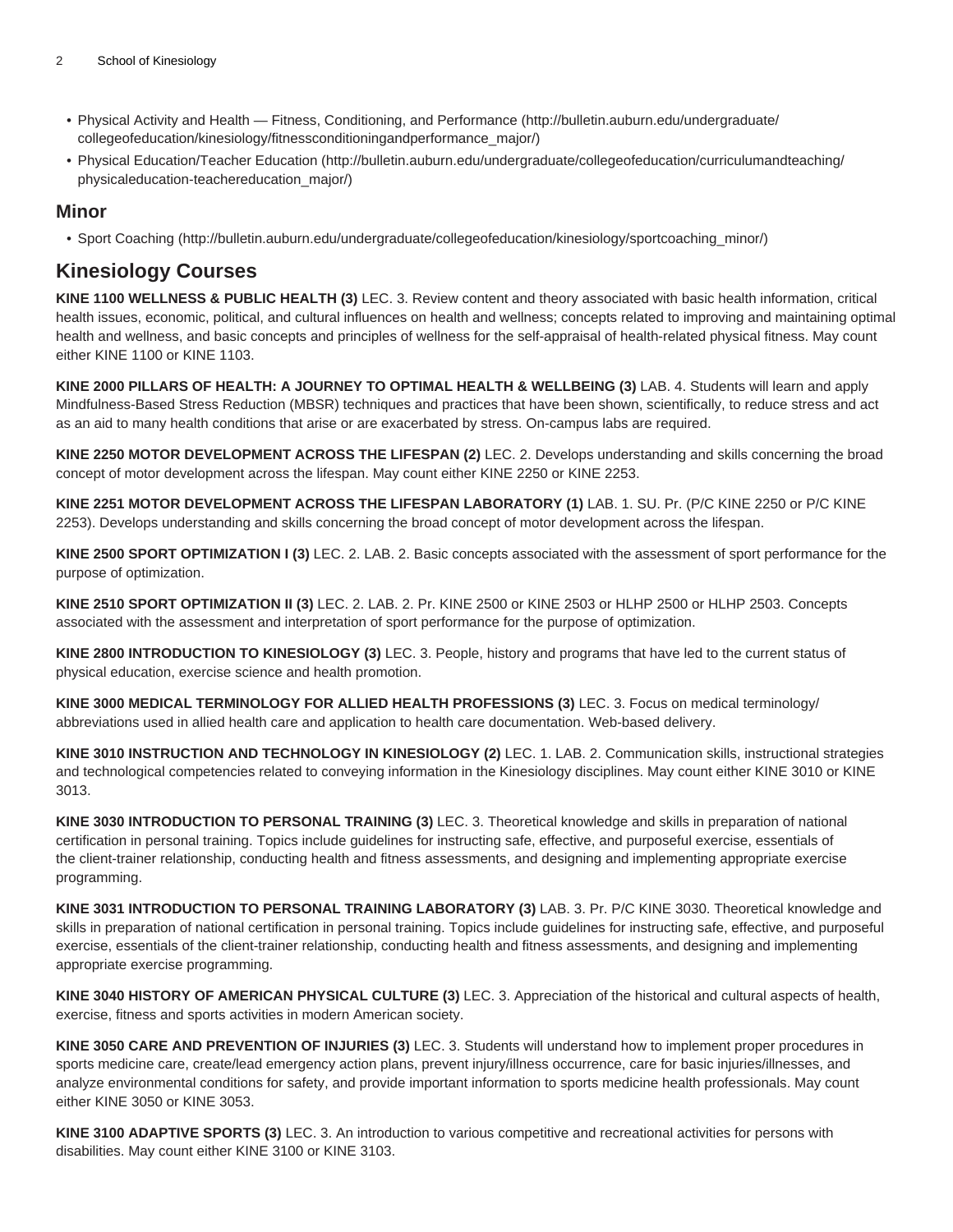**KINE 3110 PARALYMPIC SPORT (3)** LEC. 3. An introduction to the Paralympic Games including the Games development, rules, and current issues related to media, marketing, and social rights.

**KINE 3200 SKILLS AND CONCEPTS OF RHYTHMIC ACTIVITIES (3)** LEC. 2. LAB. 2. Skillful performance in gymnastics and other rhythmic activities and an understanding of the basic movement concepts in those activities.

**KINE 3210 SKILLS AND CONCEPTS OF SPORT (3)** LEC. 2. LAB. 2. Skillful performance in games and sports and an understanding of the tactics in those activities. Admission to Teacher Education.

**KINE 3230 TEACHING MOTOR SKILLS (3)** LEC. 2. LAB. 2. Introduction to motor skills that students learn during their elementary school years in physical education.

**KINE 3260 PHYSICAL EDUCATION FOR INDIVIDUALS WITH DISABILITIES (3)** LEC. 2. LAB. 2. Pr. (KINE 2250 and KINE 2251 or KINE 2253) or (HLHP 2250 or HLHP 2251 or HLHP 2253). Program needs of individuals with disabilities in physical education and physical activity settings.

**KINE 3300 INSTRUCTIONAL STRATEGIES IN PHYSICAL EDUCATION (3)** LEC. 2. LAB. 2. Instructional and class management strategies appropriate to teach quality elementary and secondary physical education Admission to Teacher Education.

**KINE 3400 HEALTH PROMOTION IN THE WORKPLACE (3)** LEC. 3. Planning, implementation, evaluation and marketing of health promotion programs.

**KINE 3410 REGISTERED YOGA TEACHER LEVEL I (3)** LEC. 2. LAB. 2. Basic principles of teaching yoga. Concepts include the poses, breathing, relaxation, meditation and other yoga techniques. Completion of KINE 3410 & KINE 3420 completes a Yoga Teacher Certification.

**KINE 3420 REGISTERED YOGA TEACHER LEVEL II (3)** LEC. 2. LAB. 2. Pr. KINE 3413 or KINE 3410 or HLHP 3410 or HLHP 3413. Advanced principles of teaching yoga. Focus on poses, breathing, relaxation, meditation and other yoga techniques. Completion of KINE 3410 and KINE 3420 completes a Yoga Teacher Certification.

**KINE 3620 BIOMECHANICAL ANALYSIS OF HUMAN MOVEMENT (3)** LEC. 3. Coreq. KINE 3621. Understanding of anatomical, neuromuscular, and biomechanical principles of human movement. Application of these concepts, as well as methods of motion analysis, will enable the student to evaluate human movement in greater detail.

**KINE 3621 BIOMECHANICAL ANALYSIS OF HUMAN MOVEMENT LABORATORY (1)** LAB. 1. Pr. P/C KINE 3620 or P/C KINE 3623. Laboratory experience focuses on application of knowledge of anatomical, neuromuscular, and biomechanical principles of human movement. Content emphasizes understanding the science of exercise, how to apply and interpret common mechanical measures, and writing about findings using basic scientific writing techniques.

**KINE 3650 MOTOR LEARNING AND PERFORMANCE (3)** LEC. 3. Understanding of the basic psychological and physiological involved in the learning and control of skillful human movement.

**KINE 3651 MOTOR LEARNING AND PERFORMANCE LABORATORY (1)** LAB. 2. Pr. P/C KINE 3650 or P/C KINE 3653. Lab experience will allow students to gain first-hand experience with modern experimental methods, data collection, and basic analysis tools in motor learning research and develop an understanding of the experience of human research participants in kinesiology research.

**KINE 3680 PHYSIOLOGY OF EXERCISE (3)** LEC. 3. Energetics of exercise and physiological responses and adaptions of various organ systems (muscular, circulatory, respiratory, etc.) to acute and chronic exercise in different environments.

**KINE 3681 PHYSIOLOGY OF EXERCISE LAB (1)** LAB. 2. Coreq. KINE 3680. Applying knowledge of basic energy, musculoskeletal, nervous, and cardiovascular systems using various testing procedures. Focus on understanding the science of exercise, interpreting common physiological fitness tests, and how to write about findings using basic scientific writing techniques.

**KINE 3820 PRINCIPLES OF SPORT COACHING (3)** LEC. 3. Basic principles of sport pedagogy and the conduct of sport training programs. Departmental approval. May count either KINE 3820 or KINE 3823.

**KINE 3830 THEORY AND PRACTICE OF SPORTS OFFICIATING (3)** LEC. 3. Instruction and practice of officiating a variety of sport activities.

**KINE 3840 COACHING THE MENTAL SIDE OF SPORTS (3)** LEC. 3. Understand athletes' psychology and how to provide them wit mental skills to enhance their performance in athletics, academics, and life.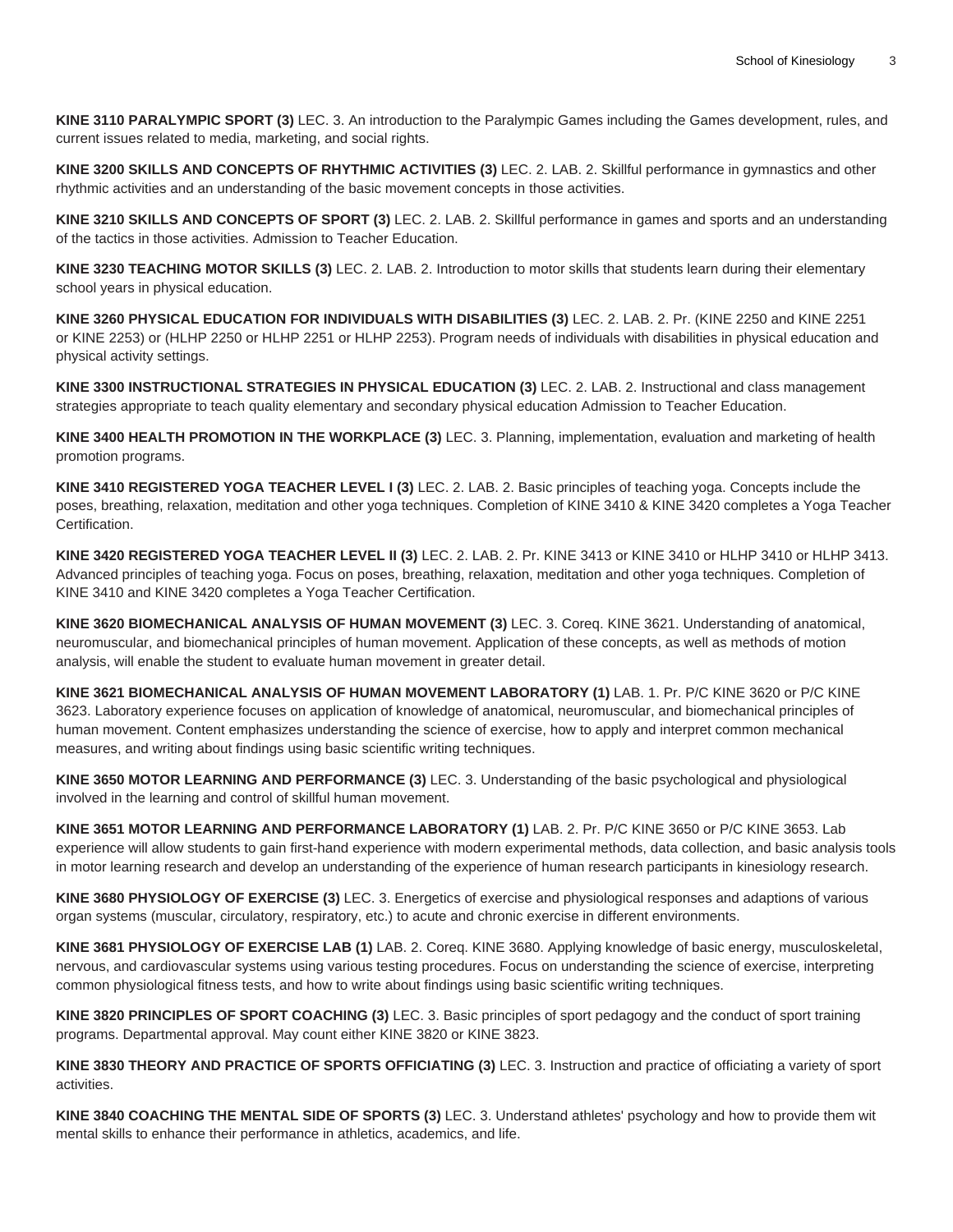**KINE 3870 LEGAL AND ILLEGAL SPORTS SUPPLEMENTS (3)** LEC. 3. Introductory approach to the safety, efficacy, and legality of popular legal and illegal sports supplements.

**KINE 4130 THE NEUROBIOLOGY OF PLAY (3)** LEC. 3. This course is an introduction to psychological and neuroscientific research on play and games. We will focus on play behavior in human beings, but will incorporate comparative evidence from play in other animals. Using an interdisciplinary approach, we will draw.

**KINE 4200 PHYSICAL EDUCATION IN ELEMENTARY SCHOOLS (4)** LEC. 2. LAB. 4. Pr. HLHP 3300. Understanding of the skill theme approach based on skill themes, movement concepts and levels of skill proficiency. Credit will not be given for both KINE 4200 and KINE 4360. Admission to Teacher Education.

**KINE 4300 PHYSICAL EDUCATION IN SECONDARY SCHOOLS (4)** LEC. 2. LAB. 4. Pr. (KINE 3300 or HLHP 3300). Constructing and implementing appropriate lifetime sports and fitness programs for middle and secondary school students. Admission to Teacher Education.

**KINE 4360 HEALTH EDUCATION AND PHYSICAL EDUCATION IN ELEMENTARY SCHOOLS (3)** LEC. 2. LAB. 2. Admission to Teacher Education. Critical topics in health education and physical education for prospective elementary education teachers. Credit will not be given for both KINE 4360 and KINE 4200. Admission to Teacher Education.

**KINE 4400 APPLIED ANATOMY FOR THE ALLIED HEALTH PROFESSIONAL (3)** LEC. 3. Study of skeletal anatomy with an applied approach. May count either KINE 4400 or KINE 4403.

**KINE 4450 PHYSICAL ACTIVITY AND PUBLIC HEALTH (3)** LEC. 3. Departmental approval. Basic principles of epidemiology; health benefits of physical activity; strategies to promote physical activity at the individual and community levels.

**KINE 4500 INDIVIDUAL AND GROUP FITNESS INSTRUCTION (3)** LEC. 3. Principles of exercise prescription and field assessment techniques to develop, implement and evaluate individual and group exercise programs.

**KINE 4560 SPORT TECHNIQUE AND MOVEMENT ANALYSIS (3)** LEC. 3. Skills and knowledge for observing, evaluating, and correcting movement patterns. May count either KINE 4560 or KINE 4563.

**KINE 4600 STRENGTH AND CONDITIONING DEVELOPMENT (3)** LEC. 3. Basic concepts and principles of strength, endurance and speed development.

**KINE 4620 EXERCISE AND SPORT PSYCHOLOGY (3)** LEC. 3. Role of psychological factors in sport, exercise and physical activity.

**KINE 4630 STRENGTH AND CONDITIONING PREPARATION (3)** LEC. 3. Pr. (KINE 4600 or KINE 4603) and (KINE 3680 or KINE 3683). Preparation as a Certified Strength and Conditioning Specialist.

**KINE 4640 PHYSICAL CONDITIONING AND SPEED (3)** LEC. 3. Basic concepts and principles of physical conditioning and speed.

**KINE 4690 CORRECTIVE EXERCISE SPECIALIST PREPARATION (3)** LEC. 3. Pr. KINE 3620 and P/C KINE 3621. Preparation for the National Academy of Sports Medicine corrective exercise specialist examination. May count either KINE 4690 or KINE 4693.

**KINE 4760 INTRODUCTION TO EXERCISE SCIENCE RESEARCH (3)** LEC. 3. Research literature, experimental design and research interpretation in exercise science.

**KINE 4780 EXERCISE SCIENCE RESEARCH (3)** LEC. 3. Pr. (KINE 4760 or KINE 4763) and (KINE 3620 or KINE 3623) and (KINE 3650 or KINE 3653) and (KINE 3680 or KINE 3683). Development of a research proposal including the introduction, review of literature, methods, experimental design and statistics.

**KINE 4860 EXERCISE PROGRAMMING FOR SPECIAL POPULATIONS (3)** LEC. 3. Principles of exercise prescription, programming and field assessment techniques to develop, implement and evaluate exercise programs for special populations. May count either KINE 4860 or KINE 4863.

**KINE 4880 TRAINING AND CONDITIONING PROGRAMMING (3)** LEC. 3. Pr. (KINE 4600 or HLHP 4600 or HLHP 4640) and KINE 4640. Skills and knowledge related to sport specific annual training regimens.

**KINE 4900 DIRECTED STUDIES (1-6)** IND. SU. Departmental approval. In-depth study of specific topics. Course may be repeated for a maximum of 6 credit hours.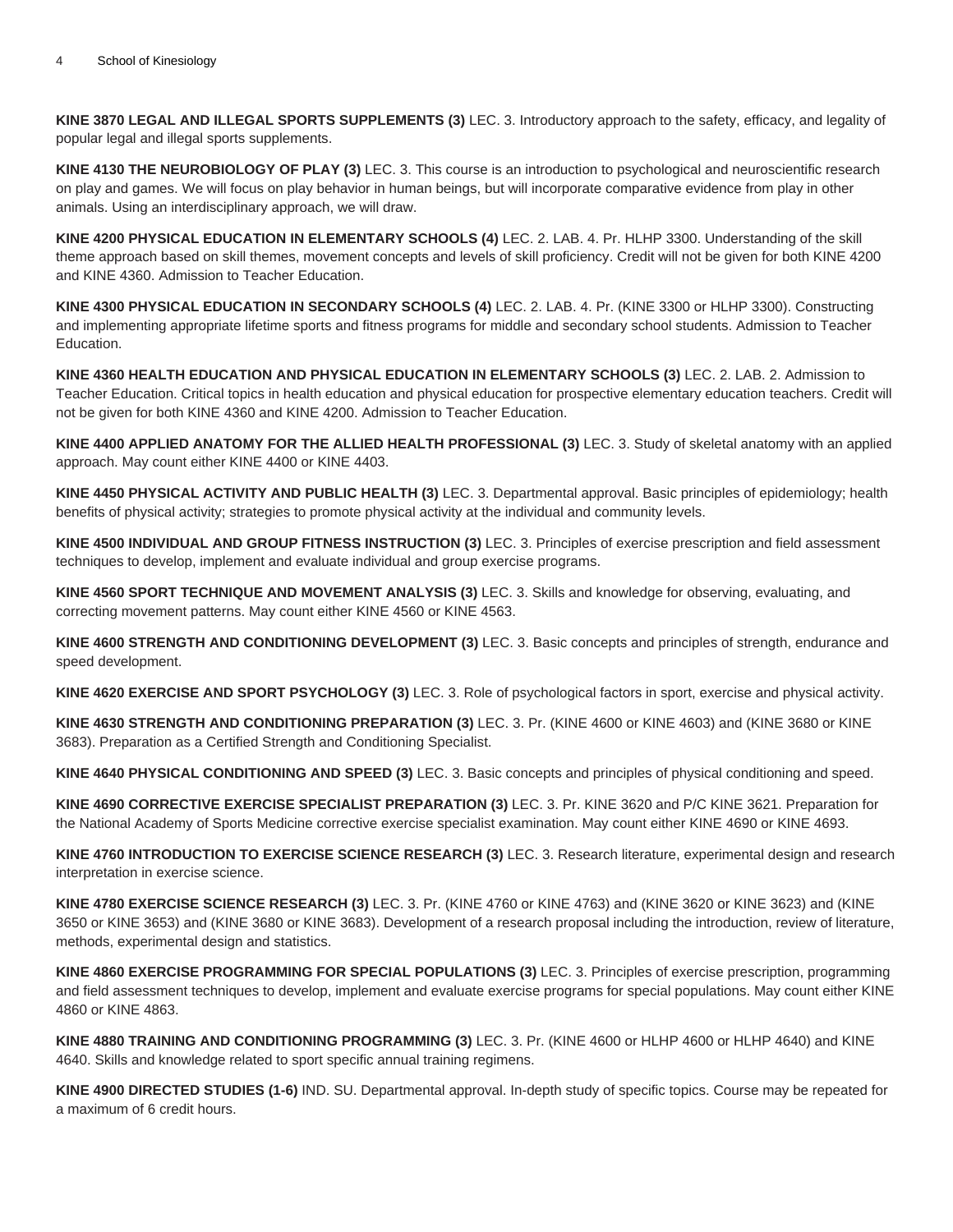**KINE 4910 PRACTICUM (1-6)** AAB/PRA. SU. Departmental approval. Application of basic concepts to specific work environment. Course may be repeated for a maximum of 6 credit hours.

**KINE 4920 CLINICAL RESIDENCY (12)** LEC. 12. SU. Pr. KINE 4200 and KINE 4300. Culminating supervised work experience in school settings for K-12 Physical Education. Students must be cleared and approved for Clinical Residency by College of Education criteria.

**KINE 4930 PHYSICAL ACTIVITY AND HEALTH INTERNSHIP (1-12)** LEC. 1-12. SU. Pr. KINE 5400 or KINE 5403. Opportunity to explore a particular job or career path within the field, allowing students to apply theory and methodology learned in their undergraduate studies in a work environment under qualified supervision. May count either KINE 4930 or KINE 4933. Course may be repeated for a maximum of 12 credit hours.

**KINE 4940 FITNESS, CONDITIONING AND PERFORMANCE INTERNSHIP (1-12)** DSL/INT. SU. Pr. (KINE 4690 or KINE 4693) and (KINE 4880 or KINE 4883). Opportunity to explore a particular job or career path within the field, allowing students to apply theory and methodology learned in their undergraduate studies in a work environment under qualified supervision. Site must be approved by internship coordinator. May count either KINE 4940 or KINE 4943. Course may be repeated for a maximum of 12 credit hours.

**KINE 4970 SPECIAL TOPICS (1-3)** AAB. Advanced presentation of critical issues in physical education, health promotion or exercise science. Course may be repeated with change in topic. Course may be repeated for a maximum of 12 credit hours.

**KINE 4980 UNDERGRADUATE RESEARCH (1-3)** IND. Departmental Approval. Directed research within the area of specialty within the School. Course may be repeated for a maximum of 6 credit hours.

**KINE 4997 HONORS THESIS (1-3)** LEC. Pr. Honors College. Departmental approval.. Course may be repeated for a maximum of 3 credit hours.

**KINE 5400 EXERCISE ASSESSMENT, PRESCRIPTION, & PROGRAMMING (3)** LEC. 3. Pr. (KINE 3620 or KINE 3623) and (KINE 3680 or KINE 3683). This course is designed to develop the knowledge, skills, and abilities necessary to work with clients, performing exercise testing for health and fitness and developing exercise programs following American College of Sports Medicine (ACSM) and National Strength and Conditioning Association (NSCA) guidelines. The course will focus on the principles and guidelines for exercise testing and programming.

**KINE 5500 CLINICAL EXERCISE TESTING (2)** LEC. 2. Pr. KINE 3680 and KINE 3681. Coreq. KINE 5501. Concepts in physiological testing, test selection, and interpretation of assessments in normal and special populations for the purpose of exercise prescription and chronic disease risk reduction. CPR certification must be obtained prior to the end of the course. May count either KINE 5503 or KINE 6500.

**KINE 5501 CLINICAL EXERCISE TESTING LABORATORY (2)** LAB. 2. Pr. KINE 3680 and KINE 3681 and (P/C KINE 5500 or P/C KINE 5503). Application of concepts in physiological testing, test selection and interpretation of assessments in normal and special populations for the purpose of exercise prescription and chronic disease risk reduction.

**KINE 5820 SPORT MANAGEMENT (3)** LEC. 3. This course is designed to give students critical skills in understanding and analyzing a number of social issues as they relate to sport. May count either KINE 5820 or KINE 6820.

**KINE 5920 INTERNSHIP (1-12)** INT. SU. Pr. (KINE 4630 or KINE 4633) and (KINE 5400 or KINE 5403). Supervised work experiences in schools, fitness or rehabilitation settings. Two hours of work experience per week for each hour course credit. Course may be repeated for a maximum of 12 credit hours.

**KINE 6200 RESEARCH PROJECT IN PHYSICAL EDUCATION (3)** LEC. 3. Focus on action research in teaching and learning in physical education in schools. May count either KINE 5200 or KINE 6200.

**KINE 6250 INSTRUCTIONAL SUPERVISION FOR PHYSICAL EDUCATION (2)** LEC. 2. Development of systematic observation systems for providing feedback to teachers and strategies for monitoring progress. May count either KINE 5250 or KINE 6250.

**KINE 6300 ADVOCACY IN PHYSICAL EDUCATION (2)** LEC. 2. Strategies for development of advocacy programs in physical education. May count either KINE 5300 or KINE 6300.

**KINE 6350 ASSESSMENT IN PHYSICAL EDUCATION (3)** LEC. 3. Pr. P/C KINE 7920 or P/C HLHP 7920 or P/C HLHP 7926.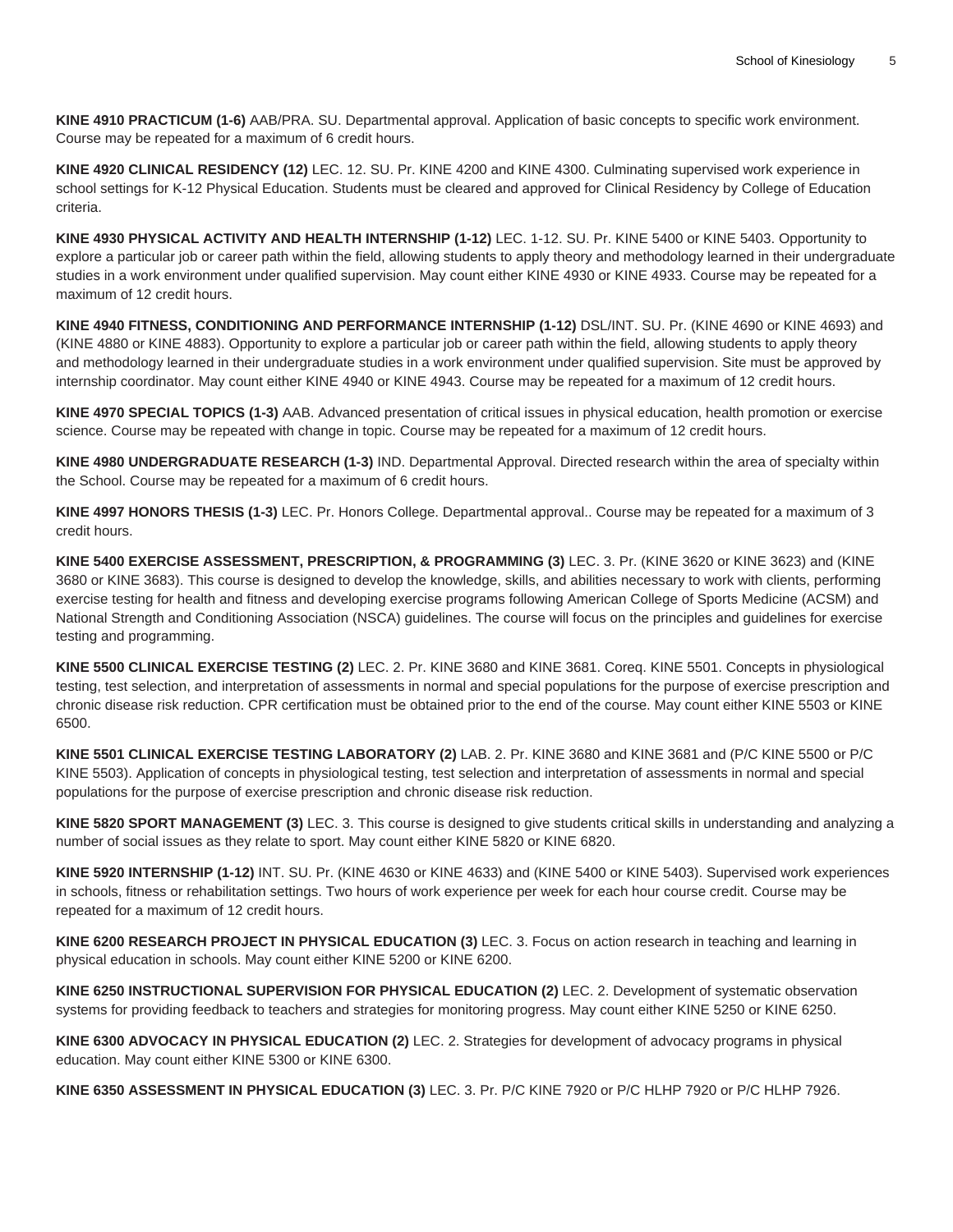**KINE 6400 EXERCISE ASSESSMENT, PRESCRIPTION, & PROGRAMMING (3)** LEC. 3. This course is designed to develop the knowledge, skills, and abilities necessary to work with clients, performing exercise testing for health and fitness and developing exercise programs following American College of Sports Medicine (ACSM) and National Strength and Conditioning Association (NSCA) guidelines. The course will focus on the principles and guidelines for exercise testing and programming.

**KINE 6500 CLINICAL EXERCISE TESTING (2)** LEC. 2. Pr. KINE 3680. Concepts in physiological testing, test selection, and interpretation of assessments in normal and special populations for the purpose of exercise prescription and chronic disease risk reduction. CPR certification must be obtained prior to the end of the course. May count either KINE 5500 or KINE 6500.

**KINE 6501 CLINICAL EXERCISE TESTING LABORATORY (2)** LAB. 2. Pr. KINE 3680. Coreq. KINE 6500. Learn and practice the skills to perform clinical exercise testing for health and fitness in accordance with American College of Sports Medicine (ACSM).

**KINE 6600 PHYSIOLOGICAL BASIS OF TRAINING AND CONDITIONING (3)** LEC. 2. LAB. 2. Physiological adaptations to training and conditioning for sport performance. May count either KINE 5600 or KINE 6600.

**KINE 6820 SPORT MANAGEMENT (3)** LEC. 3. This course is designed to give students critical skills in understanding and analyzing a number of social issues as they relate to sport. May count either KINE 5820 or KINE 6820.

**KINE 6920 INTERNSHIP (1-12)** INT. SU. Pr. (KINE 7630 and KINE 6400) or KINE 6406. Departmental approval. Supervised work experiences in schools, fitness or rehabilitation settings. Course may be repeated for a maximum of 12 credit hours.

**KINE 7010 RESEARCH METHODS IN PHYSICAL ACTIVITY (3)** LEC. 3. Study of research methods and analysis of current research in physical education, health promotion, and exercise science.

**KINE 7180 APPLIED SOCIOLOGICAL ASPECTS OF SPORT AND EXERCISE (3)** LEC. 3. Critical examination and application of sociological aspects of sport and exercise in a variety of settings. May count either KINE 7180 or KINE 7186.

**KINE 7200 CURRICULUM AND TEACHING IN PHYSICAL EDUCATION (3)** LEC. 3. Issues in developing and critiquing curricula in physical education.

**KINE 7250 EVALUATION OF PROGRAMS IN PHYSICAL EDUCATION (3)** LEC. 3. Development of tools for assessment of student learning and evaluation of physical education programs.

**KINE 7260 INDIVIDUALS WITH DISABILITIES IN PHYSICAL EDUCATION (3)** LEC. 3. Developing inclusive physical activity programs for children and adolescents with disabilities in physical education.

**KINE 7280 NATURALISTIC INQUIRY IN PHYSICAL ACTIVITY SETTINGS (3)** LEC. 3. Pr. HLHP 7010 or HLHP 7016 or KINE 7010. Exploration of naturalistic inquiry in physical activity and educational settings.

**KINE 7300 CONTENT AND PEDAGOGY IN PHYSICAL EDUCATION (3)** LEC. 3. Instructional strategies and content for elementary and secondary physical education.

**KINE 7350 ORGANIZATION AND ANALYSIS OF INSTRUCTION IN PHYSICAL EDUCATION (3)** LEC. 3. Focus on the teachinglearning process in physical education.

**KINE 7380 INTEGRATING CLASSROOM CONCEPTS (3)** LEC. 3. Relationship of developmental foundations of young children and programming of physical activities.

**KINE 7400 ADVANCED ANATOMICAL PRINCIPLES (3)** LEC. 3. Clinically oriented human anatomy experience, designed to provide the student with an applied methodology to interact and utilize anatomical knowledge. May count either KINE 7400 or KINE 7406.

**KINE 7420 BIOMECHANICS OF SKILL ANALYSIS: DARTFISH I (3)** LEC. 3. Introductory approach to skill analysis as well as the use of the software program Dartifish. May count either KINE 7420 or KINE 7426.

**KINE 7430 BIOMECHANICS OF SKILL ANALYSIS: DARTFISH II (3)** LEC. 3. Pr. KINE 7420 or HLHP 7420 or HLHP 7426 or KINE 7426. Advanced approach to skill analysis as well as the use of the software program Dartifish. May count either KINE 7430 or KINE 7436.

**KINE 7550 EFFICIENT MOVEMENT STRATEGIES (3)** DSL. 3. A review of the material and tools necessary to become a National Academy of Sports Medicine Corrective Exercise Specialist.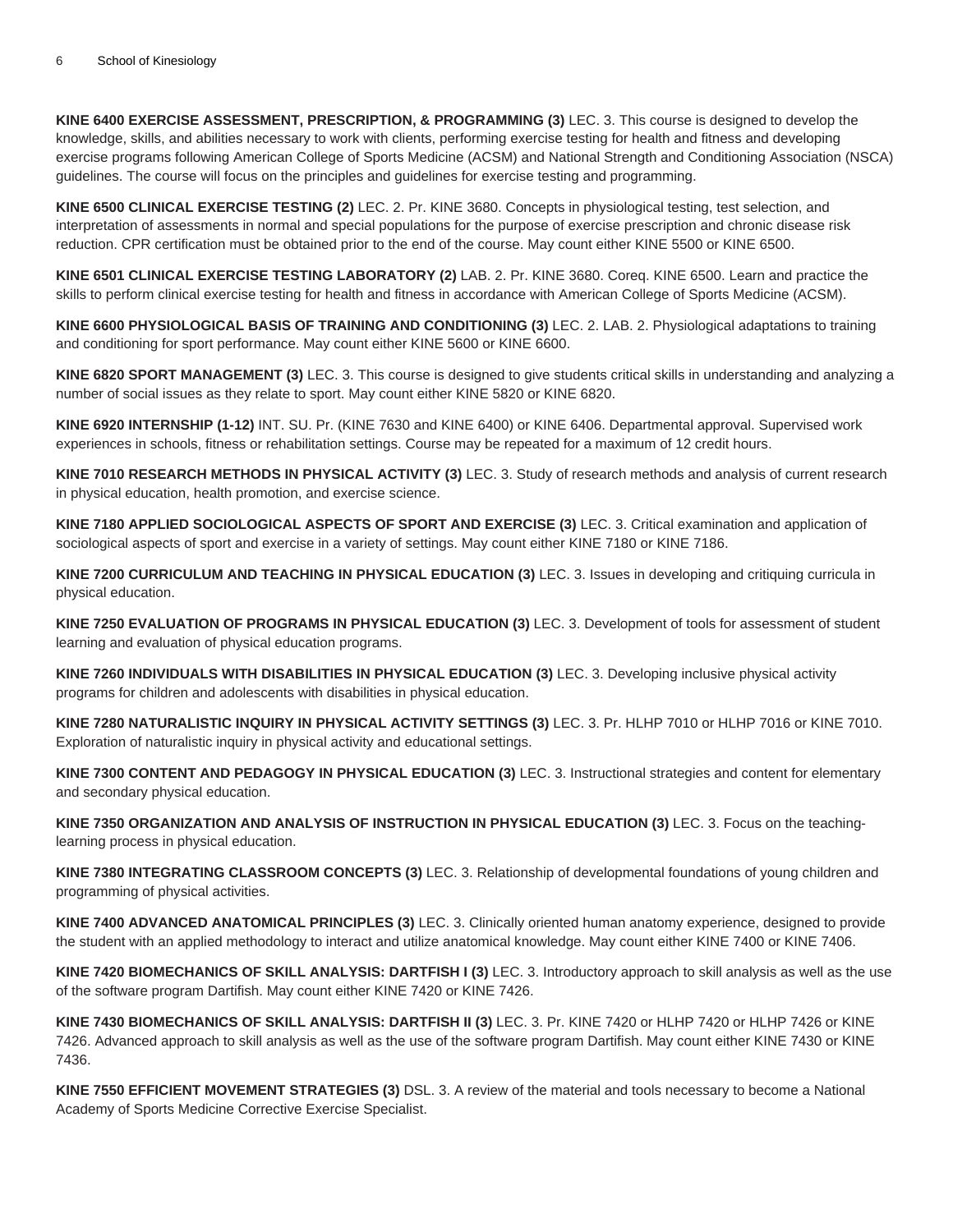**KINE 7570 EXERCISE ELECTROCARDIOGRAPHY (3)** LEC. 3. Electrocardiography from a exercise scientist's perspective; recognition of normal and abnormal electrocardiographic patterns at rest and during exercise.

**KINE 7620 PRINCIPLES OF BIOMECHANICS IN HUMAN MOVEMENT (3)** LEC. 3. Biomechanical principles and laws with applications to human movement in sport, exercise and daily activities. Departmental approval. May count either KINE 7620 or KINE 7626.

**KINE 7630 STRENGTH & CONDITIONING PREPARATION (3)** LEC. Preparation as a Certified Strength and Conditioning Specialist.

**KINE 7650 ADVANCED MOTOR LEARNING AND PERFORMANCE (3)** LEC. 3. Departmental approval. Theories, experimental studies, and current issues in the acquisition, performance, and retention of motor skills.

**KINE 7660 BIOMECHANICS OF SPORT INJURY AND REHABILITATION (3)** LEC. 3. Pr. (HLHP 7620 or HLHP 7626 or KINE 7620 or HLHP 7626). Biomechanical properties of the human body as related to injuries and rehabilitation in sport and daily activities.

**KINE 7670 LAB TECHNIQUES IN BIOMECHANICS (3)** LEC. 1. LAB. 2. Pr. (HLHP 7620 or HLHP 7626 or KINE 7620 or KINE 7626). Study of equipment and standing practices utilized by a biomechanist in measuring and analyzing motion.

**KINE 7680 ADVANCED PHYSIOLOGY OF EXERCISE I (3)** LEC. 3. Departmental approval. Physiological responses to exercise and control of metabolism, the cardiovascular system, and the respiratory system during acute exercise and training.

**KINE 7700 ADVANCED PHYSIOLOGY OF EXERCISE II (3)** LEC. 3. Temperature regulation and endocrine response to exercise; physiological responses and adaptations to aerobic training, strength training, and environmental extremes; limiting factors and fatigue in exercise.

**KINE 7710 LAB TECHNIQUES IN EXERCISE PHYSIOLOGY (3)** LEC. 1. LAB. 4. Pr. (HLHP 7680 or HLHP 7686 or KINE 7680). Techniques for measuring and evaluating physical performance.

**KINE 7730 NEUROMOTOR CONTROL (3)** LEC. 3. Departmental approval. Structure and function of the central and peripheral systems underlying human motor control.

**KINE 7740 ADVANCED MOTOR DEVELOPMENT (3)** LEC. 3. Departmental approval. Examination of theoretical and empirical issues in motor development across the life span.

**KINE 7750 ADVANCED SPORT PSYCHOLOGY (3)** LEC. 3. Departmental approval. Examination of psychological factors that influence althletic performance. Or equivalent,

**KINE 7780 EXERCISE MOTIVATION AND ADHERENCE (3)** LEC. 3. Theoretical foundations and recent research in exercise motivation and adherence. Or equivalent.

**KINE 7790 MOTOR BEHAVIOR OF INDIVIDUALS WITH DISABILITIES (3)** LEC. 3. Pr. (HLHP 7650 or HLHP 7656 or KINE 7650). Examination of motor behavior characteristics of individuals with disabilities.

**KINE 7820 CLINICAL/NON-CLINICAL INTERNSHIP IN KINESIOLOGY (1-10)** DSL/INT. SU. Supervised work experience in physical activity, health, fitness, conditioning, performance and rehabilitation settings. This course is for non-teacher education students. May count either KINE 7820 or KINE 7826. Course may be repeated for a maximum of 10 credit hours.

**KINE 7900 DIRECTED STUDIES (1-3)** IND. SU. Departmental approval. In-depth study of specific topics. Course may be repeated for a maximum of 9 credit hours.

**KINE 7910 PRACTICUM (1-3)** PRA. Departmental approval. Application of concepts to specific work environment. Course may be repeated for a maximum of 6 credit hours.

**KINE 7920 INTERNSHIP (1-10)** INT. SU. Departmental approval. Supervised work experiences in schools, fitness or rehabilitation settings. Course may be repeated for a maximum of 10 credit hours.

**KINE 7930 NON-THESIS RESEARCH PROJECT (1-6)** IND. SU. Pr. KINE 7010 or HLHP 7010 or HLHP 7016. Departmental approval. Continuation/completion of a scientific research project that culminates into a written and oral presentation. Course may be repeated for a maximum of 6 credit hours.

**KINE 7950 SEMINAR (1-3)** SEM. SU. Course may be repeated for a maximum of 3 credit hours.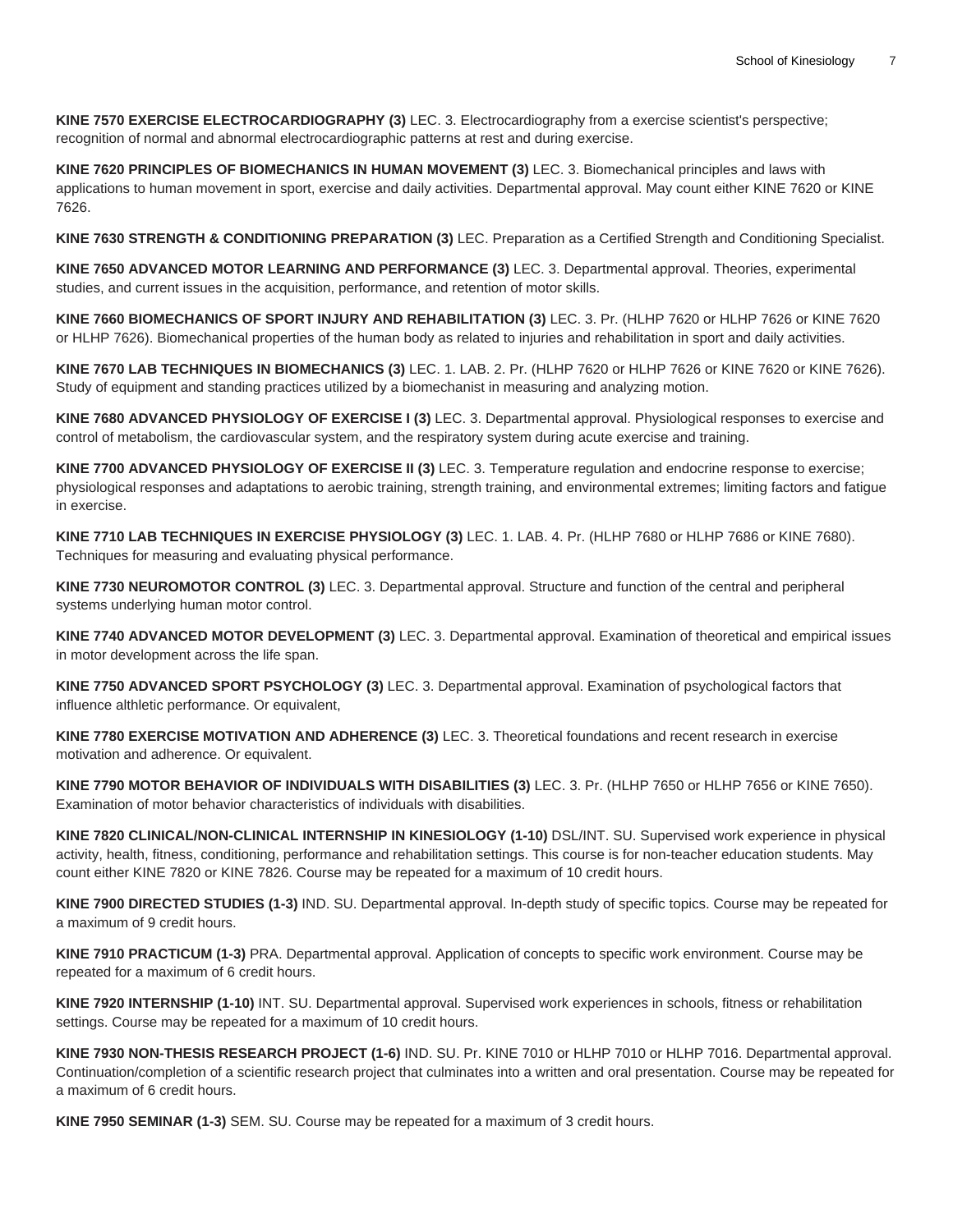**KINE 7960 SPECIAL PROBLEMS (1-3)** IND. SU. Departmental approval. Critical analysis of current and classical research and writings. Course may be repeated for a maximum of 3 credit hours.

**KINE 7970 SPECIAL TOPICS (1-3)** LEC. Advanced presentation of critical issues in physical education, health promotion, or exercise science. Course may be repeated with change in topic.

**KINE 7980 RESEARCH PROJECT IN KINESIOLOGY (1-6)** IND. SU. Pr. KINE 7010 or HLHP 7010 or HLHP 7016. Departmental approval. Completion of a scientific research project in Kinesiology that culminates into a written and oral presentation. Course may be repeated for a maximum of 6 credit hours.

**KINE 7990 RESEARCH AND THESIS (1-10)** IND. Course may be repeated with change in topics.

**KINE 8270 EXERCISE GENETICS (3)** LEC. 3. This course will describe advanced concepts related to exercise genetics. Examples include how skeletal muscle responds to exercise at the epigenetic, transcriptomic, and proteomic level. Additionally, cutting-edge research topics (e.g., miRNA and retrotransposons) will be discussed in the context of exercise science.

**KINE 8300 RESEARCH IN KINESIOLOGY (3)** LEC. 3. Examination and evaluation of current research trends within the field of kinesiology.

**KINE 8310 SUPERVISION/ADMINISTRATION OF LABS IN KINESIOLOGY (3)** LEC. 3. Skills and techniques of the daily management of kinesiology labs. Topics include budgeting, outreach, entrepreneurship, grants, and personnel management.

**KINE 8320 RESEARCH MENTORSHIP (3)** LEC. 3. Skills and experience in the mentorship of novice researches in the field of Kinesiology.

**KINE 8710 SCIENTIFIC COMMUNICATION IN EXERCISE SCIENCE (3)** LEC. 3. In-depth analysis of the major formats for scientific communication and the peer-review process in exercise science. Or equivalent.

**KINE 8730 NUTRIENT TIMING FOR PERFORMANCE OPTIMIZATION (3)** LEC. 3. This course will discuss how Nutrient Timing is important for optimizing endurance- or resistance training adaptations in athletes.

**KINE 8750 THREE-DIMENSIONAL ANALYSIS OF HUMAN MOVEMENT (3)** LEC. 3. Pr. (HLHP 7620 or HLHP 7620) or KINE 7620 or KINE 7620. Three-dimensional nature of body segments in human movement, with emphasis on data processing and modeling techniques.

**KINE 8770 NEUROMUSCULAR ASPECTS OF EXERCISE AND TRAINING (3)** LEC. 3. Pr. KINE 7680 or HLHP 7680 or HLHP 7686 or departmental approval. Examination of neuromuscular mechanisms that allow humans to perform work, including energy output, neural integration, energy metabolism and adaptations to training.

**KINE 8780 BIOCHEMISTRY OF EXERCISE (3)** LEC. 3. Pr. (HLHP 7680 or KINE 7680) or HLHP 7686 or departmental approval. Regulation of the metabolic pathways of energy metabolism with emphasis on the energetic response to acute exercise and exercise training.

**KINE 8900 DIRECTED STUDIES (1-3)** IND. SU. Departmental approval. In-depth study of specific topics. Course may be repeated for a maximum of 9 credit hours.

**KINE 8910 PRACTICUM (1-3)** PRA. SU. Departmental approval. Application of basic concepts to specific work environments. Course may be repeated for a maximum of 9 credit hours.

**KINE 8920 INTERNSHIP (1-10)** INT. SU. Departmental approval. Supervised work experiences in schools, fitness and rehabilitation settings. Course may be repeated for a maximum of 10 credit hours.

**KINE 8930 DIRECTED FIELD EXPERIENCES (1-10)** FLD. SU. Departmental approval. Field studies away from campus. Course may be repeated for a maximum of 10 credit hours.

**KINE 8950 SEMINAR (1-3)** SEM. SU. Course may be repeated for a maximum of 3 credit hours.

**KINE 8960 SPECIAL PROBLEMS (1-3)** IND. SU. Course may be repeated for a maximum of 3 credit hours.

**KINE 8970 SPECIAL TOPICS (1-3)** LEC. Advanced presentation of critical issues in physical education. health promotion, or exercise science. Course be repeated with change in topic. Course may be repeated with change in topics.

**KINE 8980 FIELD PROJECT (1-6)** FLD.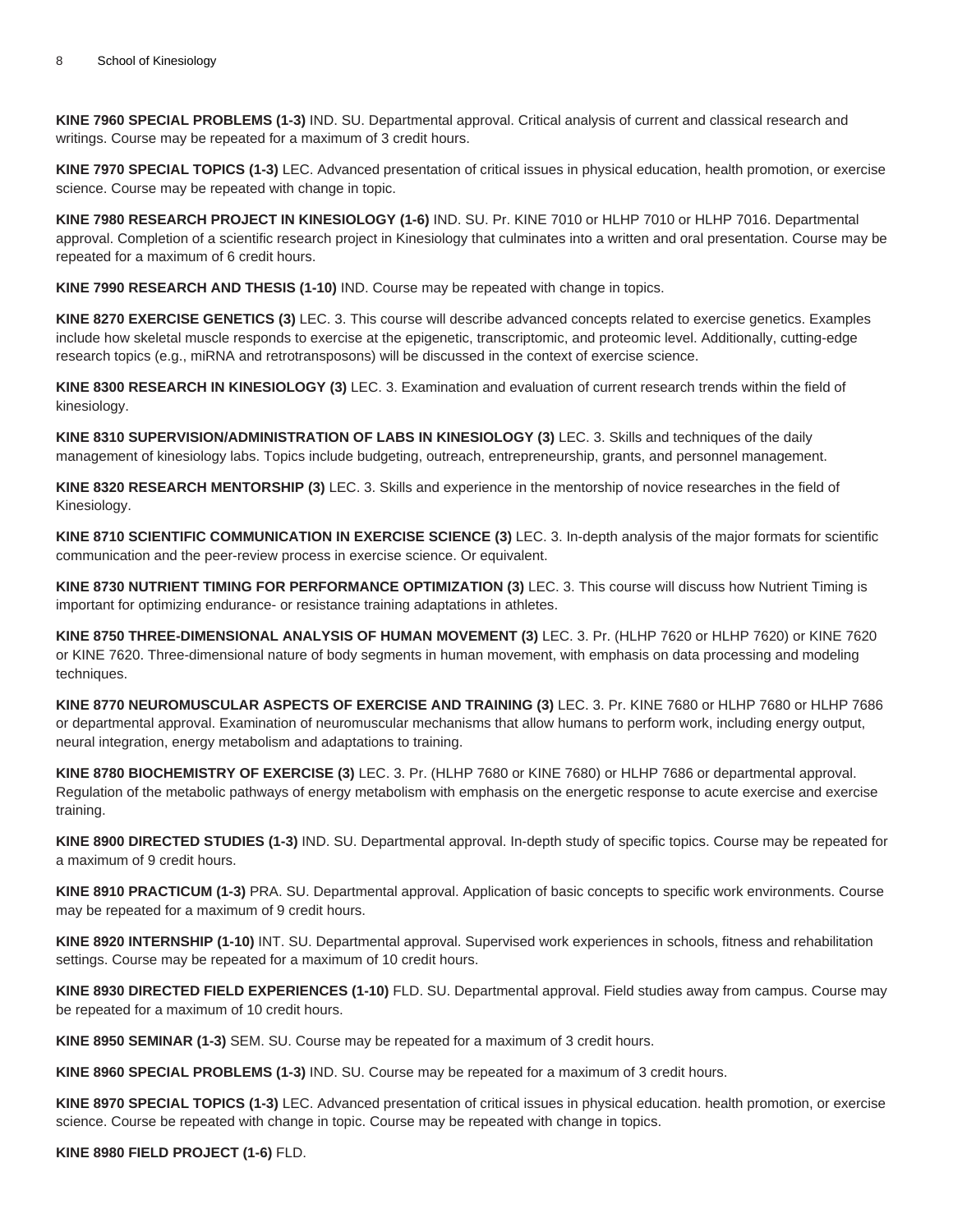**KINE 8990 RESEARCH AND DISSERTATION (1-10)** DSR. Departmental approval. Field project away from campus. Course may be repeated for a maximum of 9 credit hours. Course may be repeated with change in topics.

# **Physical Education Courses**

PHED 1000 ACTIVE AUBURN (2) LEC. 2. Basic concepts associated with physical activity and the opportunities on campus to engage in health-promoting and wellness activities. Course may be repeated for a maximum of 4 credit hours.

**PHED 1200 CARDIO RESPIRATORY: FITNESS (2)** LEC. 1. LAB. 2. Basic concepts and physical activities associated with the development and maintenance of cardio-respiratory functioning. Activities may include, but are not limited to running (jogging) swimming, cycling and aerobic dance. Course may be repeated with a change in topic. Course may be repeated with change in topics.

**PHED 1210 CARDIO RESPIRATORY: AEROBIC DANCE (2)** LEC. 1. LAB. 2. Basic concepts and physical activities associated with the development and maintenance of cardio-respiratory functioning in aerobic dance.

**PHED 1220 CARDIO RESPIRATORY: CIRCUIT TRAINING (2)** LEC. 1. LAB. 2. Basic concepts and physical activities associated with the development and maintenance of cardio-respiratory functioning in circuit training.

**PHED 1230 CARDIO RESPIRATORY: JOGGING (2)** LEC. 1. LAB. 2. Basic concepts and physical activities associated with the development and maintenance of cardio-respiratory functioning in jogging.

**PHED 1240 CARDIO RESPIRATORY: SWIM FOR FITNESS (2)** LEC. 1. LAB. 2. Basic concepts and physical activities associated with the development and maintenance of cardio-respiratory functioning in swim for fitness.

**PHED 1250 CARDIO RESPIRATORY: WATER AEROBICS (2)** LEC. 1. LAB. 2. Basic concepts and physical activities associated with the development and maintenance of cardio-respiratory functioning in water aerobics.

**PHED 1260 MILITARY FITNESS FOR EVERYONE (2)** LEC. 2. Basics of military-type physical activity training, goal-setting, and fitness principles.

**PHED 1300 FITNESS AND CONDITIONING (2)** LEC. 1. LAB. 2. Basic concepts and physical activities associated with the development and maintenance of general physical fitness. Activities may include, but are not limited to calisthenics and weight training. Course may be repeated with a change in topic. Course may be repeated with change in topics.

**PHED 1310 FITNESS: BODYBUILDING (2)** LEC. 1. LAB. 2. Basic concepts and physical activities associated with the development and maintenance of general physical fitness in bodybuilding.

**PHED 1320 FITNESS: LIFETIME ACTIVITY (2)** LEC. 1. LAB. 2. Basic concepts and physical activities associated with the development and maintenance of general physical fitness in lifetime activity.

**PHED 1330 FITNESS: WEIGHT CONTROL (2)** LEC. 1. LAB. 2. Basic concepts and physical activities associated with the development and maintenance of general physical fitness in weight control.

**PHED 1340 FITNESS: WEIGHT TRAINING (2)** LEC. 1. LAB. 2. Basic concepts and physical activities associated with the development and maintenance of general physical fitness in weight training.

**PHED 1350 FITNESS WEIGHT TRAINING WOMEN (2)** LEC. 1. LAB. 2. Basic concepts and physical activities associated with the development and maintenance of general physical fitness for weight training for women.

**PHED 1360 FITNESS: WEIGHT TRAINING II (2)** LEC. 1. LAB. 2. Basic concepts and physical activities associated with the development and maintenance of general physical fitness in weight training II.

**PHED 1380 KETTLEBELL TRAINING (2)** LEC. 1. LAB. 1. Introductory approach to kettlebell techniques and kettlebell program development.

**PHED 1390 WEIGHT MANAGEMENT (2)** LAB. 2. Nutrition and exercise concepts associated with maintaining healthy weight.

**PHED 1400 TEAM SPORTS (2)** LEC. 1. LAB. 2. Basic concepts and physical activities associated with a specific team sport. Team sports may include, but are not limited to, volleyball, basketball and softball. Course may be repeated with change in topic.

**PHED 1410 TEAM SPORTS: BASKETBALL (2)** LEC. 1. LAB. 2. Basic concepts and physical activities associated with a specific team sport.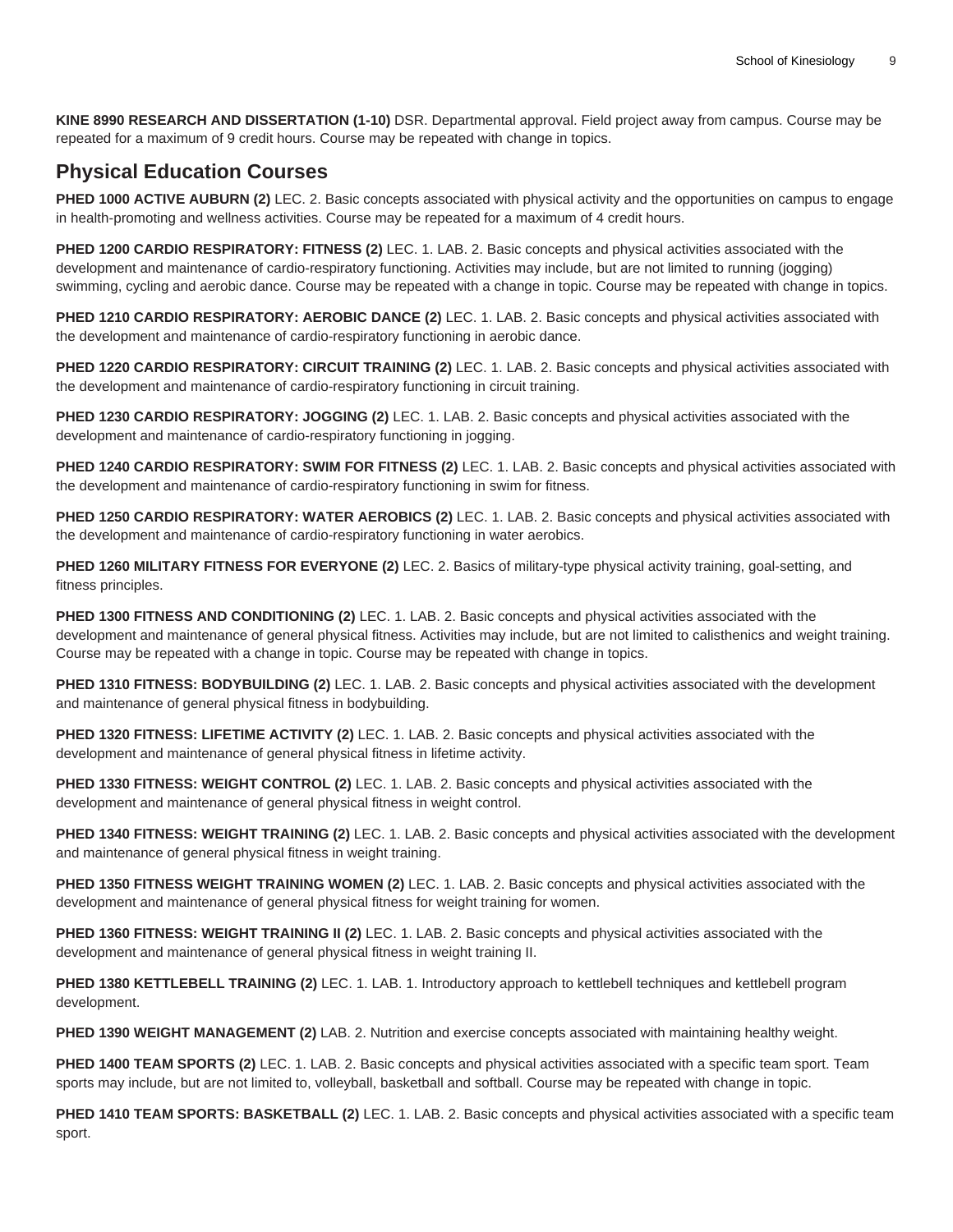**PHED 1420 TEAM SPORTS: FLAG FOOTBALL (2)** LEC. 1. LAB. 2. Basic concepts and physical activities associated with a specific team sport.

**PHED 1430 TEAM SPORTS: SOCCER (2)** LEC. 1. LAB. 2. Basic concepts and physical activities associated with a specific team sport.

**PHED 1440 TEAM SPORTS: SOFTBALL (2)** LEC. 1. LAB. 2. Basic concepts and physical activities associated with a specific team sport.

**PHED 1450 TEAM SPORTS: VOLLEYBALL (2)** LEC. 1. LAB. 2. Basic concepts and physical activities associated with a specific team sport.

**PHED 1500 INDIVIDUAL SPORTS (2)** LEC. 1. LAB. 2. Basic concepts and physical activities associated with a specific individual sport. Sports may include, but are not limited to tennis, golf and racquetball. Course may be repeated with a change in topic. Course may be repeated with change in topics.

**PHED 1510 INDIVIDUAL SPORTS: BOWLING (2)** LEC. 1. LAB. 2. Basic concepts and physical activities associated with a specific individual sport.

**PHED 1520 INDIVIDUAL SPORTS: GOLF (2)** LEC. 1. LAB. 2. Basic concepts and physical activities associated with a specific individual sport.

**PHED 1530 INDIVIDUAL SPORTS: GOLF II (2)** LEC. 1. LAB. 2. Basic concepts and physical activities associated with a specific individual sport.

**PHED 1550 INDIVIDUAL SPORTS: TENNIS (2)** LEC. 1. LAB. 2. Basic concepts and physical activities associated with a specific individual sport.

**PHED 1600 PERFORMANCE ACTIVITIES (2)** LEC. 1. LAB. 2. Basic concepts and physical activities associated with a specific performance activity. Activities may include, but are not limited to, dance and gymnastics. Course may be repeated with a change in topic. Course may be repeated with change in topics.

**PHED 1610 PERFORM ACTIVITY - PILATES (2)** LEC. 1. LAB. 2. Basic concepts and physical activities associated with a specific performance activity.

**PHED 1620 PERFORMANCE ACTIVITY: KARATE (2)** LEC. 1. LAB. 2. Basic concepts and physical activities associated with a specific performance activity. Course may be repeated for a maximum of 6 credit hours.

**PHED 1630 PERFORMANCE ACTIVITY: TAE KWON DO (2)** LEC. 1. LAB. 2. Basic concepts and physical activities associated with a specific performance activity.

**PHED 1640 PERFORMANCE ACTIVITY: YOGA (2)** LEC. 1. LAB. 2. Basic concepts and physical activities associated with a specific performance activity.

**PHED 1700 AQUATICS: OTHER (2)** LEC. 1. LAB. 2. Basic concepts and physical activities associated with specific aquatic skills. Activities may include, but are not limited to, swimming skills instruction, lifeguard training, and scuba diving. When appropriate, successful completion of the course will lead to Red Cross certification or certification by other agencies. Course may be repeated for a maximum of 4 credit hours.

**PHED 1710 AQUATICS: BEGINNING KAYAKING (2)** LEC. 1. LAB. 2. Basic concepts and physical activities associated with specific aquatic skills.

**PHED 1720 AQUATICS: ADVANCED KAYAKING (2)** LEC. 1. LAB. 2. Basic concepts and physical activities associated with specific aquatic skills.

**PHED 1740 AQUATICS: LIFEGUARD TRAINING (2)** LEC. 1. LAB. 2. Basic concepts and physical activities associated with specific aquatic skills.

**PHED 1750 AQUATICS: BEGINNING SWIMMING (2)** LEC. 1. LAB. 2. Basic concepts and physical activities associated with specific aquatic skills.

**PHED 1760 AQUATICS: SCUBA (2)** LEC. 1. LAB. 2. Basic concepts and physical activities associated with specific aquatic skills.